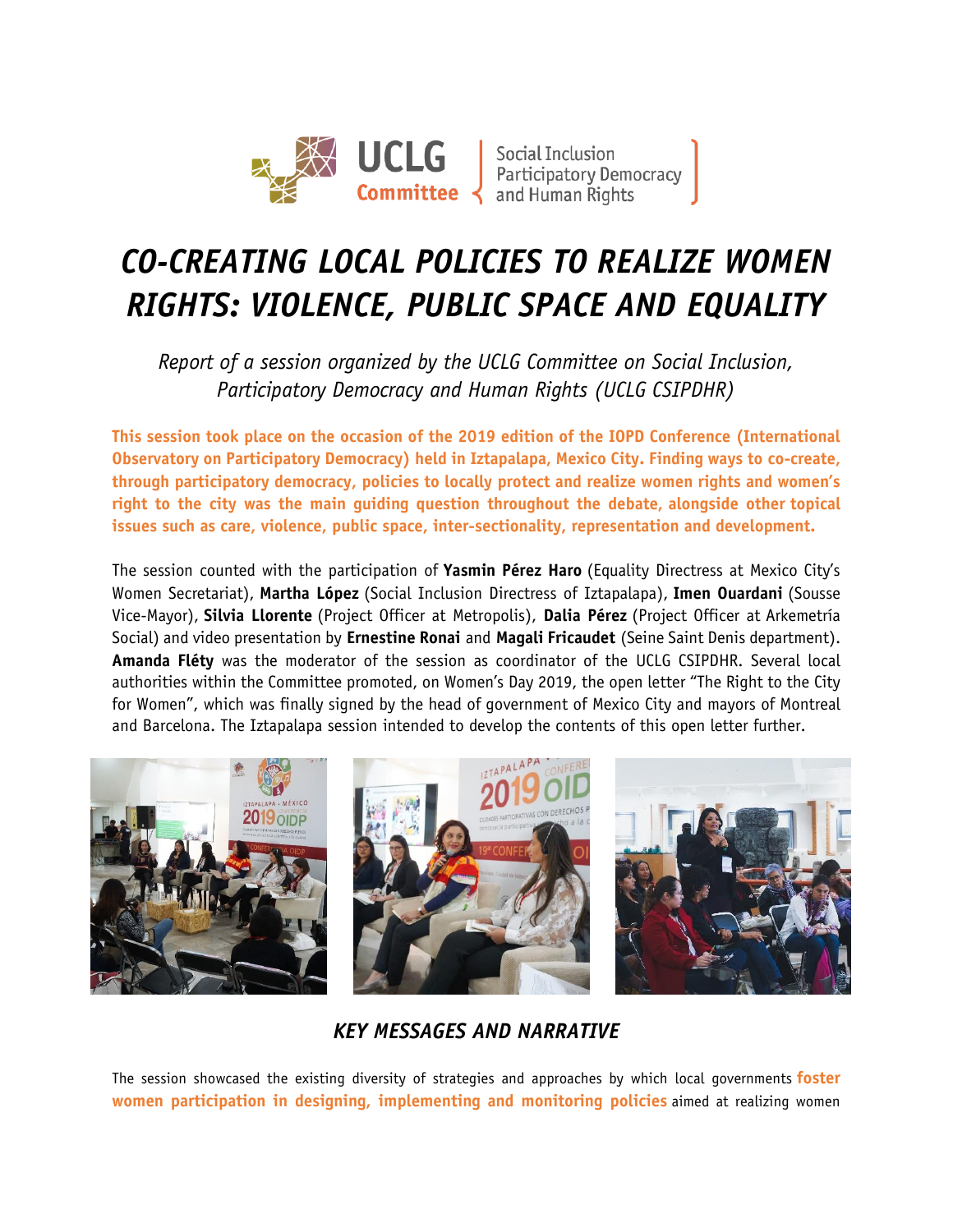rights. In Mexico City, a participatory process specifically targeting women was put in place at the neighborhoodlevel with a view to address socio-spatial disparities on this topic between city areas. Directress Yasmin Pérez noted how, « *if citizen participation is the best way we have to ensure we are responsive to social changes and demands by society, then we must also foster participation in women policies* ». Municipalities like Iztapalapa give voice to women to define what thematic areas should be a priority for local policy-making. Silvia Llorente recalled how gender equality is among the five pillars of a participatory metropolitan governance, and that gender equality should be promoted as a cross-cutting approach and not only a sectoral policy. Dália Pérez noted that transparent and open access to public information is essential to secure an adequate participation process and robust equality policies at the local level. In line with Magali Fricaudet, she mentioned how these policies ultimately sought to secure human rights access by women, who see themselves deprived of this access only because of their gender.

The session showed how **municipal policies on gender equality are increasingly becoming more consolidate across the world**. A Women Secretariat has recently been formed within the local government of Mexico City as a way to answer to very specific demands by citizens and women groups, but also put in place a comprehensive municipal policy on the subject. Gender equality has been incorporated as a mainstream priority of Iztapalapa's municipal government, something which is reflected in budget allocation, public service delivery or public works. In the case of Tunisian cities, this process did not kick off until the 2014 modification of the country's constitution, which resulted from the democratization process initiated in 2012. Seine Saint Denis has put in place a pioneer local observatory aimed at informing local authorities on the extent of violence against women and girls and propose ways to tackle it. This Observatory has managed to bring together all different government spheres and civil society stakeholders working on this issue in the Seine Saint Denis territory.

The case for reinforced levels of **women representation in local public office** was especially made by Sousse representative, who recalled the need to continue fostering equal representation in local councils. Women political empowerement has been among the main priorities in defining a municipal full equality agenda after the country's adoption of a democratic constitution in 2012. Different measures and joint action between political and social leaders allowed to rapidly expand the number of women local councilors in the country over the last years.

According to all participants, **dialogue with civil society and feminist groups** is key to success on so many layers of the policy process. Dalia Pérez presented her NGO initiative to monitor municipal policies in the field of equality implemented in Mexico over the last years. For the Mexico City government, civil society cooperation helps to give voice to all women, especially the ones at risk of being excluded, but also widen the government's policy agenda on women rights. Cooperation is essential to ensure a successful implementation and monitoring phase of these policies, according to Dalia Pérez and Directress Yasmin Pérez. In Tunisia, cooperation between municipal and civil society leaders allowed to extend the levels of women political representation in different areas of local life.

Many local governments now recognize the need **to integrate an intersectional approach to policy** that consider the needs of specific women who may see their situation aggravated because of their social class, skin color, sexual orientation, etc. In Mexico City, participatory democracy initiatives aim to tackle existing disparities in the levels of political engagement among women. Metropolis has also developed serious efforts in this topic, gathering knowledge and connecting different policies in the field to gain visibility and experience.

**Gender violence** was repeatedly signaled out as one of the major threats pervading the full realization of women rights, as noted by the Mexico City representative, who labeled it a «structural phenomena», or the Sousse one, who noted how efforts to eradicate gender violence were now well enshrined at the constitutional level. Seine Saint Denis has put in place an advanced structure, the Observatory of Violences against Women, to combat this phenomenon through prevention, monitoring and reparation initiatives.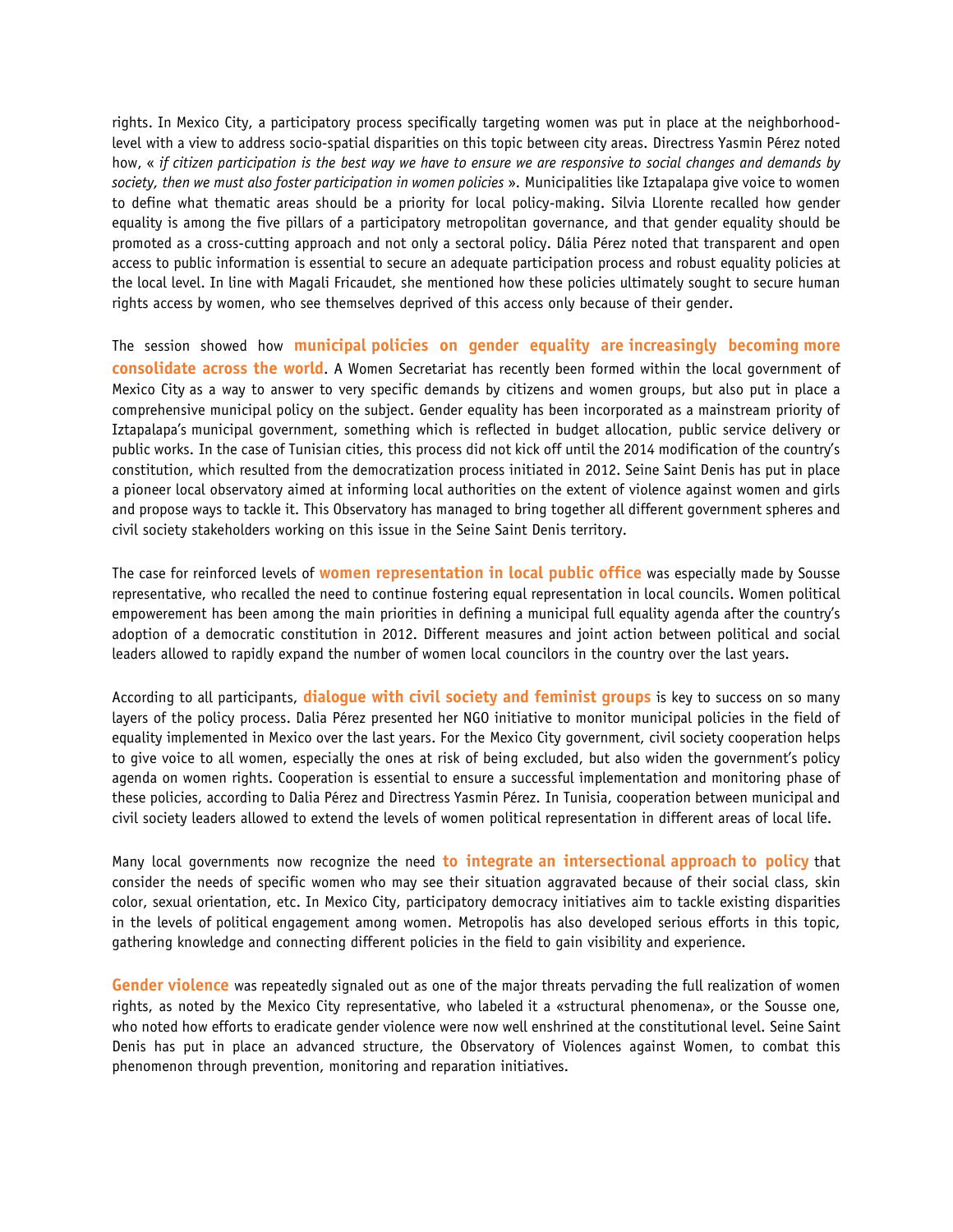Iztapalapa is particularly affected by this phenomenon (more than 67.000 reported cases of gender violence in the family context, 3168 rape episodes and 112 abductions between 2012 and 2017). To tackle this situation, Iztapalpa launched a Home Care Plan where municipal workers reach out families to provide information and foster mediation. It also created an Observatory to gather information, advise the government and put in place communication campaigns and materials, awareness-raising initiatives held in schools and civic centers as well as training public workers and police. Directress López noted, however, how many women are still afraid to report their situation to public officials, something which makes it harder for local authorities to respond.

Implementing gender-sensitive measures and **transforming public space** was deemed crucial to combat gender violence and locally advancing a full equality agenda. Tackling harassment in public space through awarenessraising is a key priority for Sousse, while Iztapalapa has put in place tactical urbanism measures to make key pedestrian roads leading to public transportation or equipment safer to women (the «Vías Seguras» program). Metropolis mapped metropolitan policies addressing gender violence prevention in public space across the world, reaching the conclusion that only 36% of its members had implemented any measure in the field. Many good practices were nonetheless identified after conducting the mapping, including exploratory walks, public transportation reform, training municipal officers, security committees and building the capacities of civil society.

**What other thematic areas** are there, that are also key for women to fully attain their rights in cities? A citizen participation initiative carried out in Mexico City allowed to identify some of them, which included fostering economic autonomy, providing integral health attention for women and girls, recognizing culture as a lever for women development and strengthening women groups institutional capacities. **Access to education** was also identified as key in the process. Directress Yasmin Pérez noted how women illiteracy rates were higher in deprived areas of Mexico City. Both its government and the one of Iztapalapa now offer opportunities for women to achieve basic levels of literacy and access education services through its «Mujeres Estudiando» and «Pilares» programs.

Directress López stood out in drawing attention for the **situation of working class households** were women are the ones in charge - 30% in the case of Iztapalpa. Her municipality assumes that half of Iztapalpa population (out of 2 million people) doesn't have access to health services and have a scarce access to water. Dália Pérez also recalled the need to foster the implementation of dedicated specific social programs, and to provide concrete solutions to women living in informal settlements. Both Mexico City and Iztapalpa representatives insisted on the need to **distribute care responsibility within households** - according to Directress López, Mexican women devote 43 hours of their week (23% in total) in unpaid work caring for their houses and families (7% in the case of man).

Local authorities tend to see **networking as an opportunity to advance women rights,** both within their own territory as well as across the world. Tunisian women councilors created for instance a network of their own, where they reinforce solidarity bonds, debate and promote joint action. According to Councillor Ouardani, taking part in international fora like the one of Iztapalapa allow local authorities from a country like Tunisia (which has only become democratic recently) to get familiar with how participatory democracy and gender equality local policies work in other countries. According to Directress López, getting to know others' experience may inspire cities to promote policies in a different way, or address issues they didn't think of in the first place. Directress López also mentioned a successful cooperation experience between Iztapalapa and UN Women.

In presenting the Seine Saint Denis observatory, Ernestine Ronai noted how her department now intends to articulate different local observatories and policies fighting gender violence across the world to come out with a shared strategy. Magali Fricaudet invited participants to join the initiative, which will focus on advocacy, policy exchange and giving visibility to local commitments and innovations. Silvia Llorente recalled Metropolis commitment on gender equality and showcased some of the network's projects in the field.